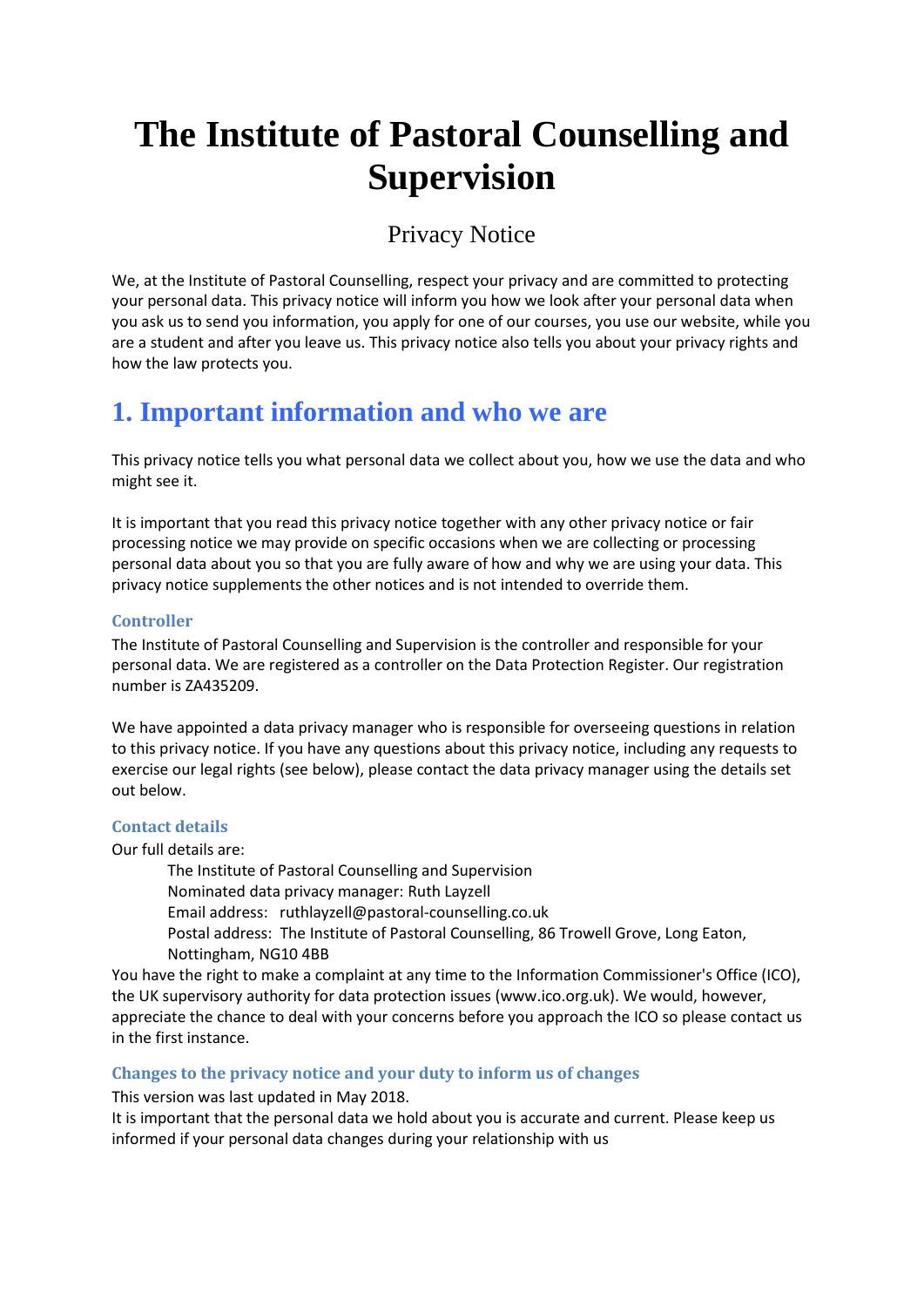#### **Third party rights**

Our website may include links to third-party websites, plug-ins and applications. Clicking on those links or enabling those connections may allow third parties to collect or share data about you. We do not control these third-party websites and are not responsible for their privacy statements. When you leave our website, we encourage you to read the privacy notice of every website you visit.

## **2. The data we collect about you**

Personal data, or personal information, means any information about an individual from which that person can be identified. It does not include data where the identity has been removed (anonymous data). There are also "special categories" of more sensitive personal data which require a higher level of protection.

We may collect, use, store and transfer different kinds of personal data about you which we have grouped together as follows:

- **Identity Data** includes full name, title, date of birth and gender.
- **Contact Data** includes billing address, home address, email address and telephone numbers. Financial Data includes bank account and payment card details, sponsorship details.
- **Enrolment Data** includes details about payments to and from you and other details of courses you have purchased from us.
- **Academic Data** includes qualifications and other academic records; and information about your professional experience.
- **Technical Data** includes internet protocol (IP) address, your login data, browser type and version, time zone setting and location, browser plug-in types and versions, operating system and platform and other technology on the devices you use to access our website and IT systems (such as our virtual learning environments (Moodle) and access our library.
- **Marketing and Communications Data:** includes your preferences in receiving information about further training from us and your communication preferences.
- **Special Categories Data:** information about any medical condition or disability which may affect your training and for which reasonable adjustments may need to be made.

The information we hold includes the details provided by you on application and enrolment, together with data which is collected during and after your studies.

## **3. How is your personal data collected?**

We use different methods to collect data from and about you including through:

- **Direct interactions.** You may give us your Identity, Contact, Financial, Enrolment, Academic and Special Categories Data by filling in forms or by corresponding with us by post, phone, email or otherwise. This includes personal data you provide when you:
	- o apply for our courses;
	- o enrol on to one of our courses;
	- o request information or marketing material to be sent to you;
	- o give us some feedback
- **Automated technologies or interactions.** As you interact with our website and IT systems, we may automatically collect Technical Data about your equipment, browsing actions and patterns and the facilities or resources you have accessed. We collect this personal data by using cookies, server logs and other similar technologies. We may also receive Technical Data about you if you visit other websites employing our cookies. Please see our **[cookie policy](http://www.spti.net/institute/cookiepolicy.shtml)** for further details.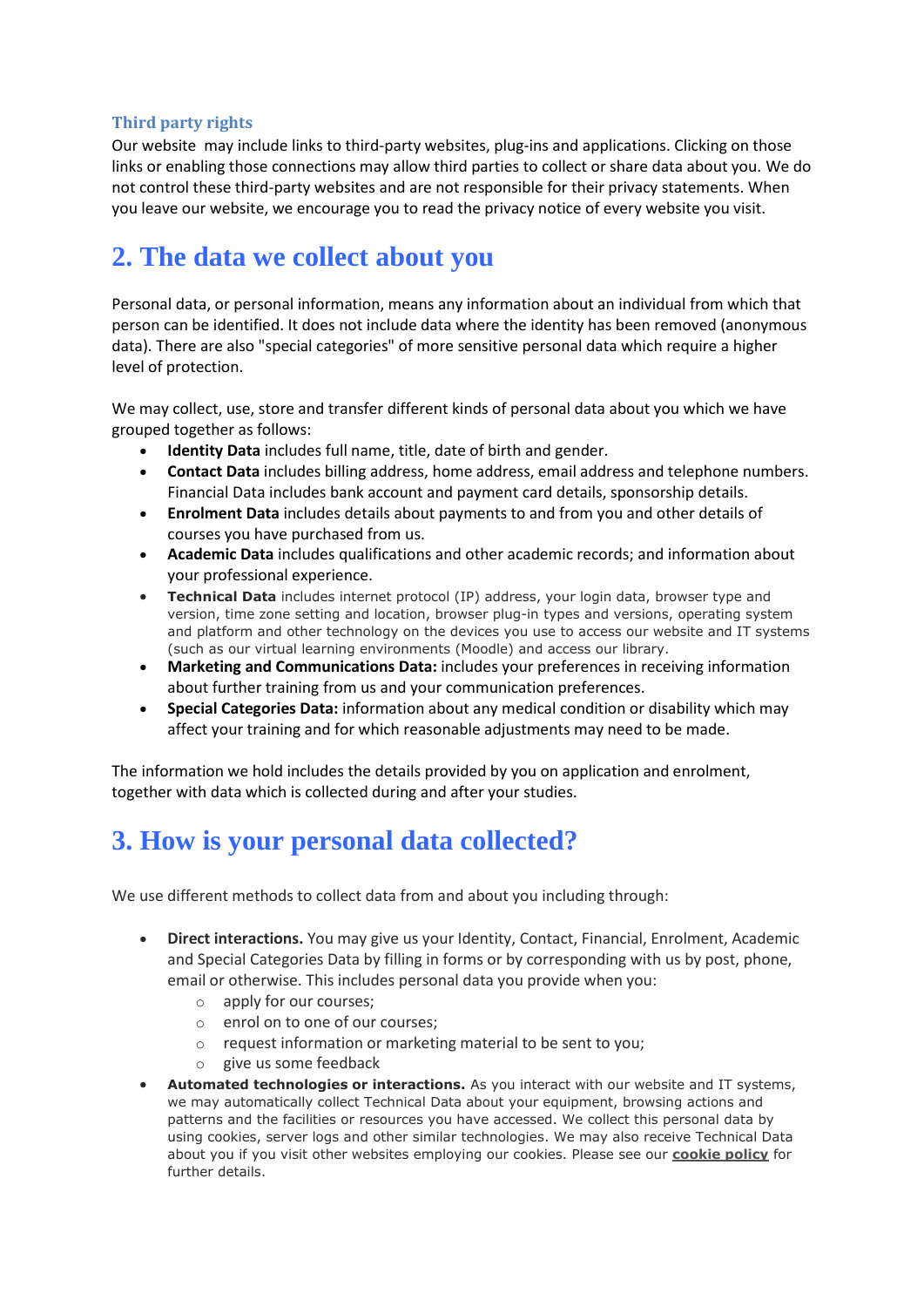## **4. How we use your personal data**

We will only use your personal data when the law allows us to. Most commonly, we will use your personal data in the following circumstances:

Where we need to perform the contract we are about to enter into or have entered into with you; Where it is necessary for our legitimate interests (or those of a third party) and your interests and fundamental rights do not override those interests;

Where we need to comply with a legal or regulatory obligation; or

Where we have your consent.

See the table below for explanation of the types of lawful basis that we will rely on to process your personal data.

Most often we will rely on consent as a legal basis for processing your personal data. Where we do so, you have the right to withdraw consent at any time by contacting us.

#### **Purposes for which we will use your personal data**

We have set out below, in a table format, a description of all the ways we plan to use your personal data, and which of the legal bases we rely on to do so. We have also identified what our legitimate interests are where appropriate.

Special Categories Data is particularly sensitive personal information and requires higher levels of protection. We need to have further justification for collecting, storing and using this type of personal information. We may process Special Categories Data of personal information in the following circumstances:

- In limited circumstances, with your explicit written consent.
- Where it is required to protect your (or someone else's) vital interest and you are not capable of giving consent, such as for getting medical assistance for you.
- Note that we may process your personal data for more than one lawful ground depending on the specific purpose for which we are using your data. Please contact us if you need details about the specific legal ground we are relying on to process your personal data where more than one ground has been set out in the table below.

| <b>Purpose/Activity</b>                                                                                                                                                               | <b>Type of data</b>                                                                                  | Lawful basis for processing<br>including basis of legitimate<br><b>linterest</b>                                           |
|---------------------------------------------------------------------------------------------------------------------------------------------------------------------------------------|------------------------------------------------------------------------------------------------------|----------------------------------------------------------------------------------------------------------------------------|
| (a) To enrol you as a new student                                                                                                                                                     | (a) Identity<br>(b) Contact<br>(c) Financial<br>(d) Academic                                         | Performance of a contract with<br>you                                                                                      |
| To deliver your course to you<br>including:<br>(a) Manage payments, fees and<br>charges<br>(b) Collect and recover money<br>owed to us<br>(c) Arranging and delivering<br>assessments | (a) Identity<br>(b) Contact<br>(c) Financial<br>(d) Enrolment<br>(d) Marketing and<br>Communications | (a) Performance of a contract<br>with you<br>(b) Necessary for our legitimate<br>interests (to recover debts due<br>to us) |
| To manage our relationship with<br>you which will include:<br>(a) Notifying you about changes<br>to our terms or privacy notice                                                       | (a) Identity<br>(b) Contact<br>(c) Enrolment<br>(d) Marketing and                                    | (a) Performance of a contract<br>with you<br>(b) Necessary for our legitimate<br>interests (to keep our records            |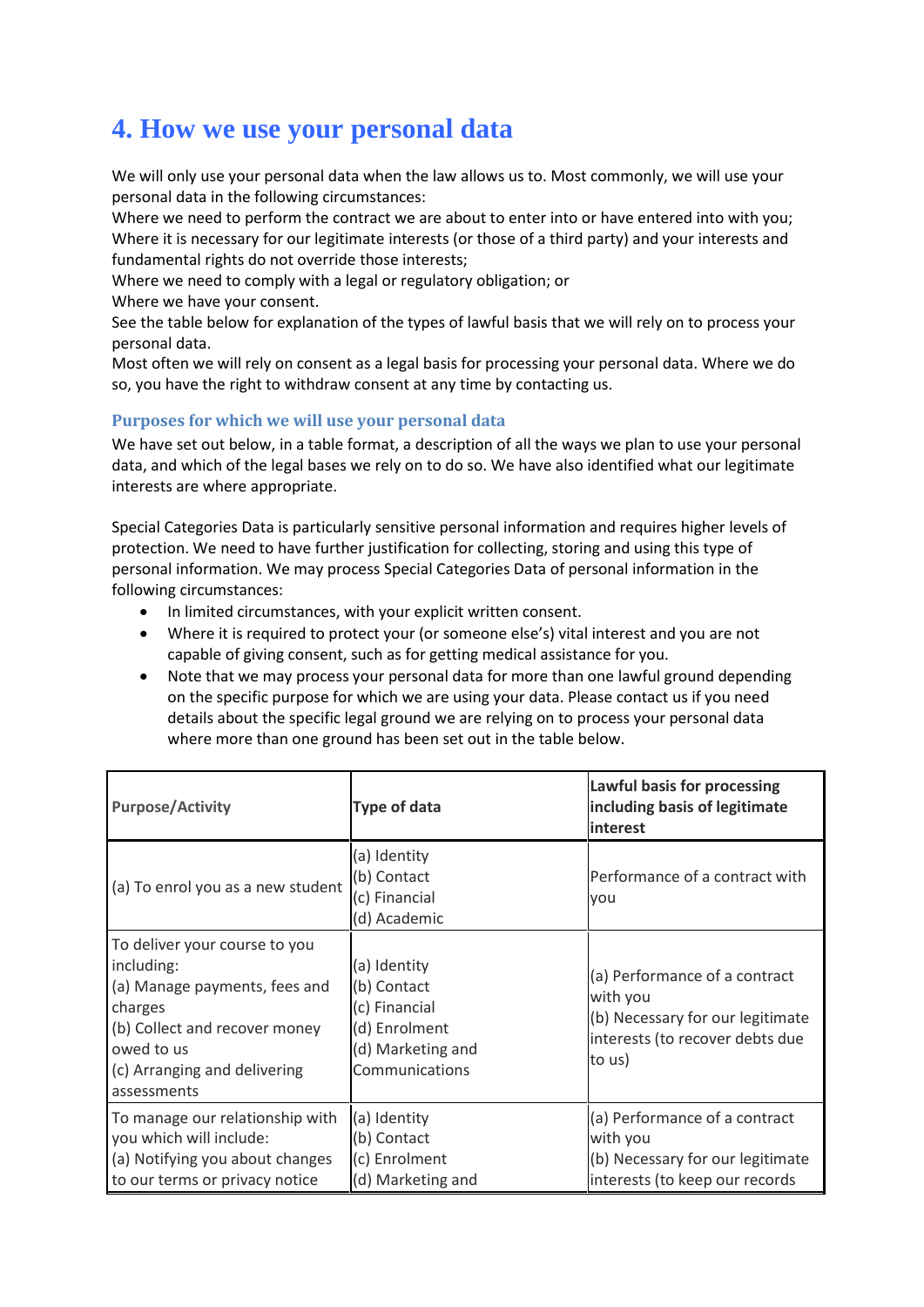| (b) Asking you to leave a review<br>or take a survey                                                                                                                                  | Communications                                                                                                                               | updated and to study how<br>students use our services and<br>facilities)                                                                                                                                                                                                                                          |
|---------------------------------------------------------------------------------------------------------------------------------------------------------------------------------------|----------------------------------------------------------------------------------------------------------------------------------------------|-------------------------------------------------------------------------------------------------------------------------------------------------------------------------------------------------------------------------------------------------------------------------------------------------------------------|
| To provide: (a) Appropriate<br>reasonable adjustments to<br>accommodate any disability you<br>may have (b) Pastoral care.                                                             | (a) Identity<br>(b) Contact<br>(c) Special Categories Data<br>(information about your physical<br>or mental health, or disability<br>status) | (a) Consent for Identity and<br>Contact Data, and explicit<br>consent for Special Categories<br>Data.                                                                                                                                                                                                             |
| To administer and protect our<br>business and our website<br>(including troubleshooting, data<br>analysis, testing, system<br>maintenance, support, reporting<br>and hosting of data) | (a) Identity<br>(b) Contact<br>(c) Technical                                                                                                 | (a) Necessary for our legitimate<br>interests (for running our<br>business, provision of<br>administration and IT services,<br>network security, to prevent<br>fraud and in the context of a<br>business reorganisation or group<br>restructuring exercise)<br>(b) Necessary to comply with a<br>legal obligation |
| To make suggestions and<br>recommendations to you about<br>training opportunities and<br>workshops that may be of<br>interest to you                                                  | (a) Identity<br>(b) Contact<br>(c) Academic<br>(d) Technical<br>(e) Marketing and<br>Communications                                          | (a) Consent<br>(b) Necessary for our legitimate<br>interests (to develop our<br>services and grow our business)                                                                                                                                                                                                   |

#### **Marketing**

We strive to provide you with choices regarding certain personal data uses, particularly around marketing and advertising.

#### **Marketing from us**

We may use your Identity, Contact and Marketing and Communications Data to form a view on what we think you may want or need, or what may be of interest to you. This is how we decide which courses or services may be relevant for you (we call this marketing). You will receive marketing communications from us: (a) if you have requested information from us; or (b) are enrolled, or have previously enrolled, on a course with us (in which case such marketing communications will only be by email and text and be about similar courses to those you have already, or previously, enrolled with us); or (c) you have consented; and, in each case, you have not opted out of receiving that marketing.

#### **Third-party marketing**

We will not share your personal data with any third party for marketing purposes.

#### **Opting-out**

You can ask us to stop sending you marketing messages by contacting us at any time.

#### **Change of purpose**

We will only use your personal data for the purposes for which we collected it, unless we reasonably consider that we need to use it for another reason and that reason is compatible with the original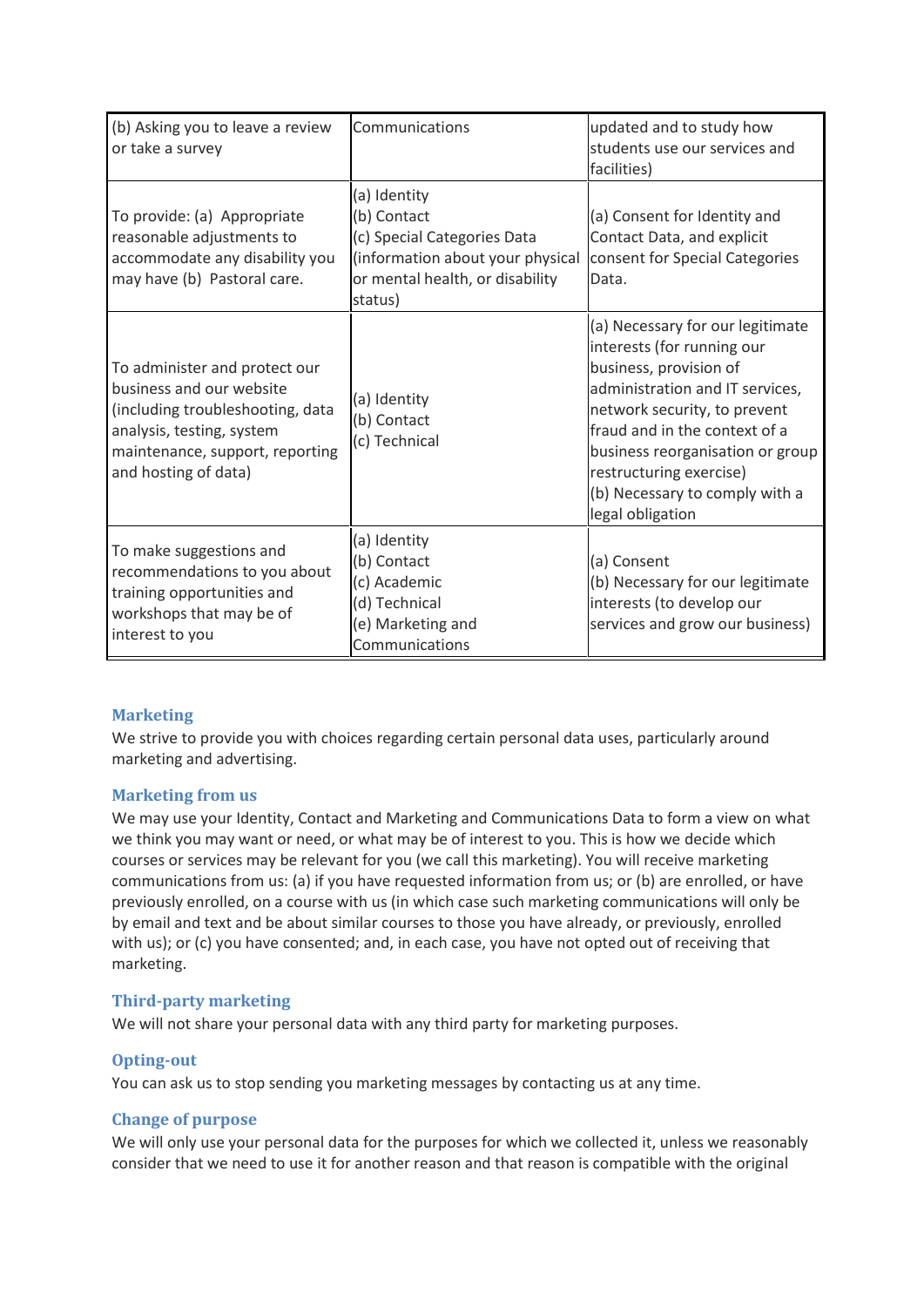purpose. If you wish to get an explanation as to how the processing for the new purpose is compatible with the original purpose, please contact us.

If we need to use your personal data for an unrelated purpose, we will notify you and we will explain the legal basis which allows us to do so.

Please note that we may process your personal data without your knowledge or consent, in compliance with the above rules, where this is required or permitted by law.

# **5. Sharing your personal data**

We do not normally share your personal data with any third party, except that we will share your personal data with parties set out below for the purposes set out in the table above:

- The Sherwood Psychotherapy Training Institute who undertake administrative tasks in relation to marketing and recruiting for our course; once recruited on to the course, SPTI transfers all data relating to you and deletes it from their systems.
- Local authorities; the police and other bodies with enforcement powers where disclosure is necessary for the prevention or detection of crime or by law;
- To anybody providing you with a sponsorship or scholarship or other type of funding, but only if you have consented to such disclosure; and
- To third parties to whom we may choose to sell, transfer, or merge parts of our business or our assets. Alternatively, we may seek to acquire other businesses or merge with them. If a change happens to our business, then the new owners may use your personal data in the same way as set out in this privacy notice.

## **6. International transfers**

We do not transfer your personal data outside the UK.

### **7. Data security**

We have put in place appropriate security measures to prevent your personal data from being accidentally lost, used or accessed in an unauthorised way, altered or disclosed. In addition, we limit access to your personal data to those employees, agents, and third parties who have a business need to know. They will only process your personal data on our instructions and they are subject to a duty of confidentiality.

We have put in place procedures to deal with any suspected personal data breach and will notify you and any applicable regulator of a breach where we are legally required to do so.

## **8. Data retention**

We will only retain your personal data for as long as necessary to fulfil the purposes we collected it for, including for the purposes of satisfying any legal or accounting requirements.

To determine the appropriate retention period for personal data, we consider the amount, nature, and sensitivity of the personal data, the potential risk of harm from unauthorised use or disclosure of your personal data, the purposes for which we process your personal data and whether we can achieve those purposes through other means, and the applicable legal requirements.

You can request details of retention periods by contacting us.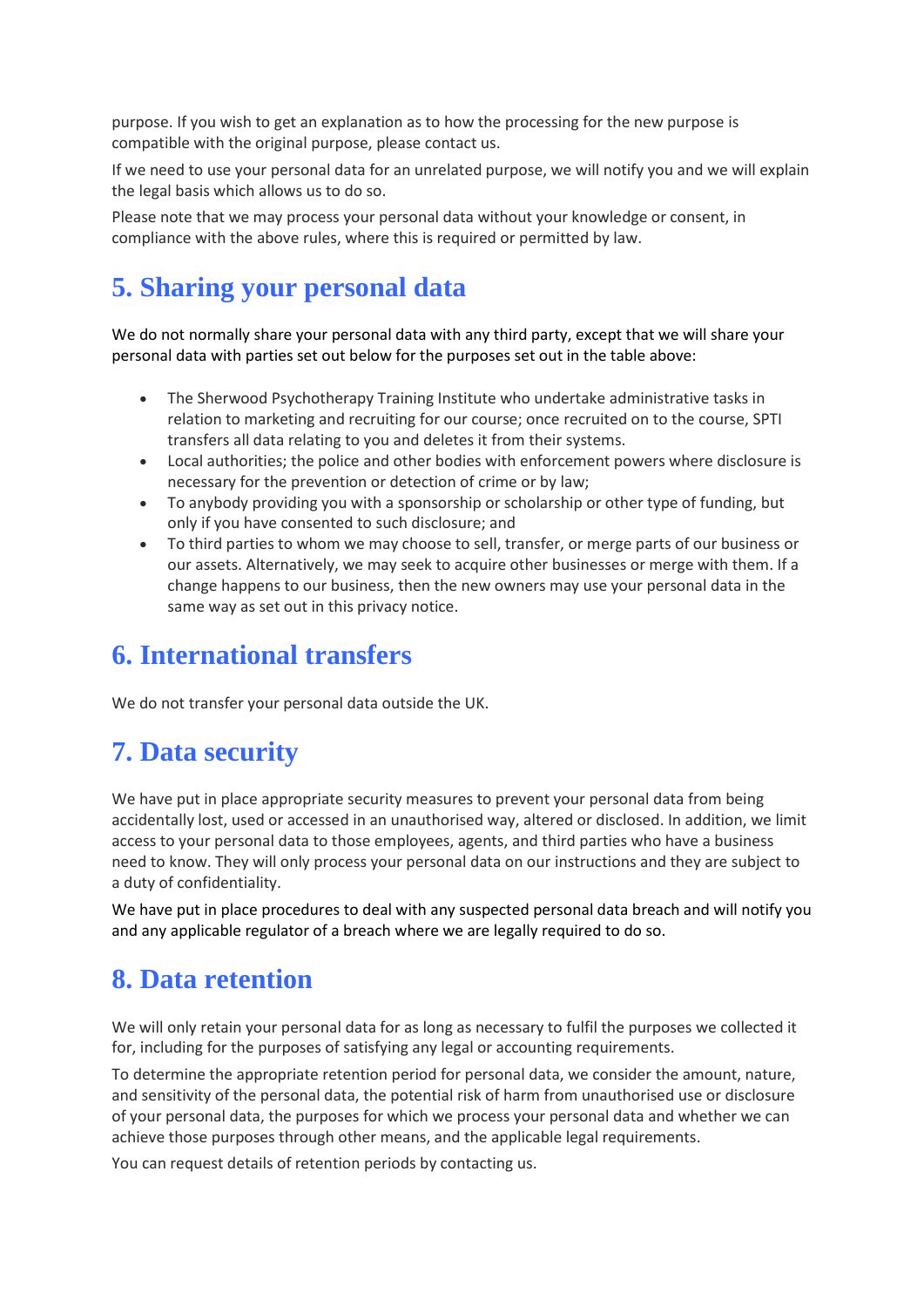## **9. Your legal rights**

Under certain circumstances, you have rights under data protection laws in relation to your personal data. These rights are:

- Request access to your person al data
- Request correction of your personal data
- Request erasure of your personal data
- Object to the processing of your personal data
- Request restriction of your personal data
- Request transfer of your personal data
- Right to withdraw consent

Please see the Glossary below for more information on these rights. If you wish to exercise any of the rights set out above, please contact us.

#### **No fee usually required**

You will not have to pay a fee to access your personal data (or to exercise any of the other rights). However, we may charge a reasonable fee if your request is clearly unfounded, repetitive or excessive. Alternatively, we may refuse to comply with your request in these circumstances.

#### **What we may need from you**

We may need to request specific information from you to help us confirm your identity and ensure your right to access your personal data (or to exercise any of your other rights). This is a security measure to ensure that personal data is not disclosed to any person who has no right to receive it. We may also contact you to ask you for further information in relation to your request to speed up our response.

#### **Time limit to respond**

We try to respond to all legitimate requests within one month. Occasionally it may take us longer than a month if your request is particularly complex or you have made a number of requests. In this case, we will notify you and keep you updated.

### **10. Glossary**

**Legitimate Interest** means the interest of our business in conducting and managing our business to enable us to give you the best service and the best and most secure experience. We make sure we consider and balance any potential impact on you (both positive and negative) and your rights before we process your personal data for our legitimate interests. We do not use your personal data for activities where our interests are overridden by the impact on you (unless we have your consent or are otherwise required or permitted to by law). You can obtain further information about how we assess our legitimate interests against any potential impact on you in respect of specific activities by contacting us

**Performance of contract** means processing your data where it is necessary for the performance of a contract to which you are a party or to take steps at your request before entering into such a contract – for example, our contract with you to deliver to you the course you have enrolled on.

**Comply with a legal or regulatory obligation** means processing your personal data where it is necessary for compliance with a legal or regulatory obligation that we are subject to.